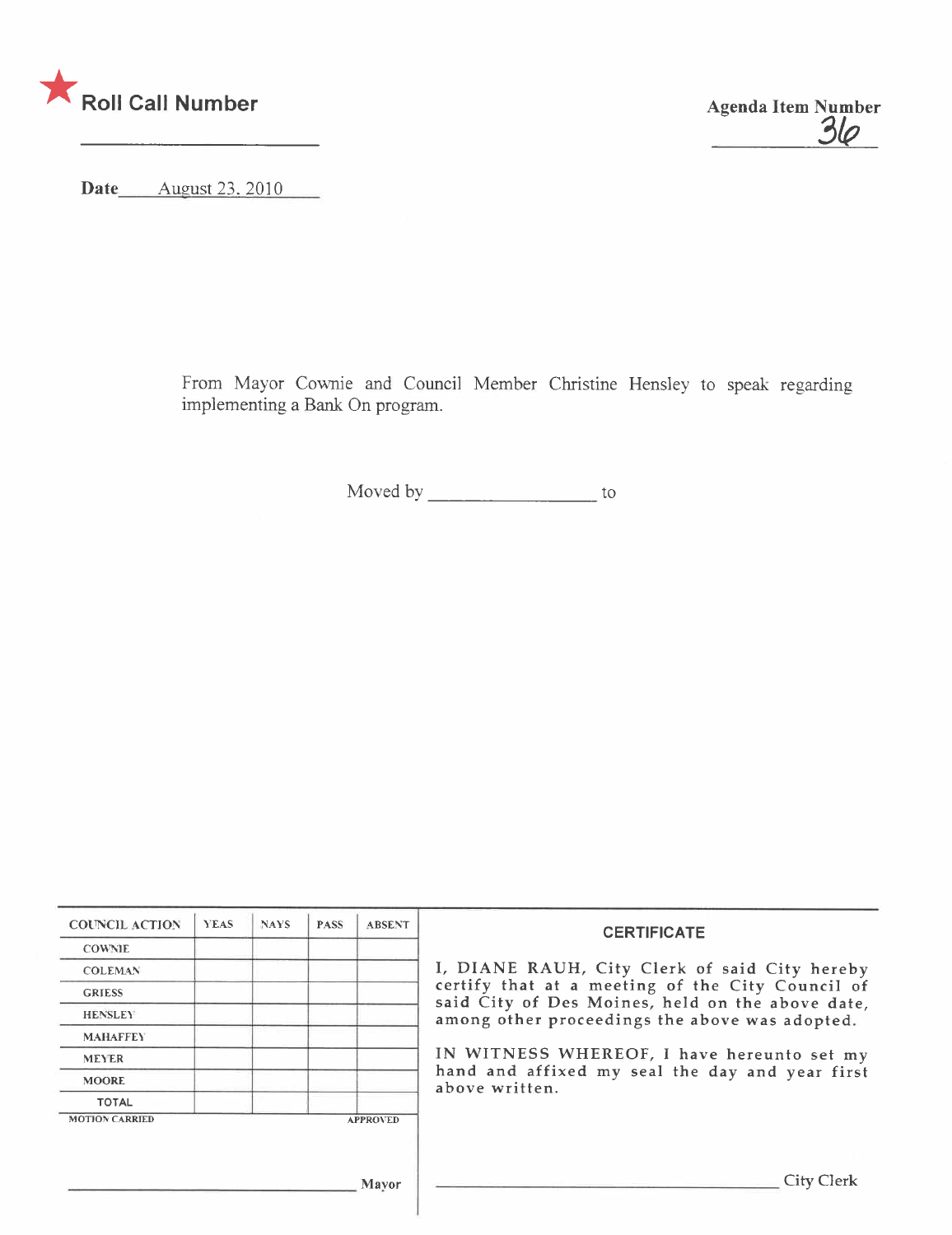To strengthen and promote cities as centers of opportunity. leadership. and governance.



National League of Cities

1301 Pennsylvania Ave., N.W. Washington, D.C. 20004-1763 202-626-3000 Fax: 202-626-3043 ww.nlc.org

2009 Officers

President Kathleen M. Novak Mayor Northglenn. Colorado

First Vice President Ronald O. Loveridge Mayor

Riverside. California Second Vice President

James E. Mitchell, Jr. Council Member Charlotte, North Carolina

Immediate Past President James C. Hunt Councilmember Clarksburg, West Virginia

Executive Director Donald J. Borut

### **MEMORANDUM**

To: 2009 Bank On Cities Campaign City Teams

From: Laura McComas and Sarah Bainton Kahn, NLC's Institute for Youth, Education, and Families

Subject: Budgeting for a Bank On Initiative

### **Bank On and Budgets**

In launching a Bank On initiative, most cities are faced with the challenge of developing the program without substantial or centralized fuding for the project. Cities have addressed this challenge by pursuing in-kind services or resources, monetary contrbutions from participating financial institutions, pro-bono services, and occasionally grant funding or city general revenues. Overall, Bank On teams rely mostly on in-kind or pro-bono resources. especially in the beginning stages. Most of the up-front costs of a Bank On initiative come in the form of advertising and marketing expenses.

Cities implementing Bank On initiatives might consider developing a subcommittee dedicated to budgeting and funding resources. This is an option that at least one city has considered. Another option, as the Evansville example below illustrates, is to designate certain subcommittee members to be in charge of gamering in-kind or donated resources.

#### Role of the Fiscal Agent

Cities should also consider selecting a fiscal agent to handle the funds that were raised and donated to the Bank On program, as well as handle the budget. This fiscal agent is often a community organization such as the United Way. In San Francisco, their key non-profit partner, an asset-building organization called EARN, functions as their fiscal agent. If the chosen fiscal agent is a  $501(c)(3)$  organization, financial institutions and other corporations would receive a tax deduction for their contribution.

The fiscal agents receive donated funds, disseminate the money for the program's designated purposes, and in some cases, apply for grants on behalf of the program.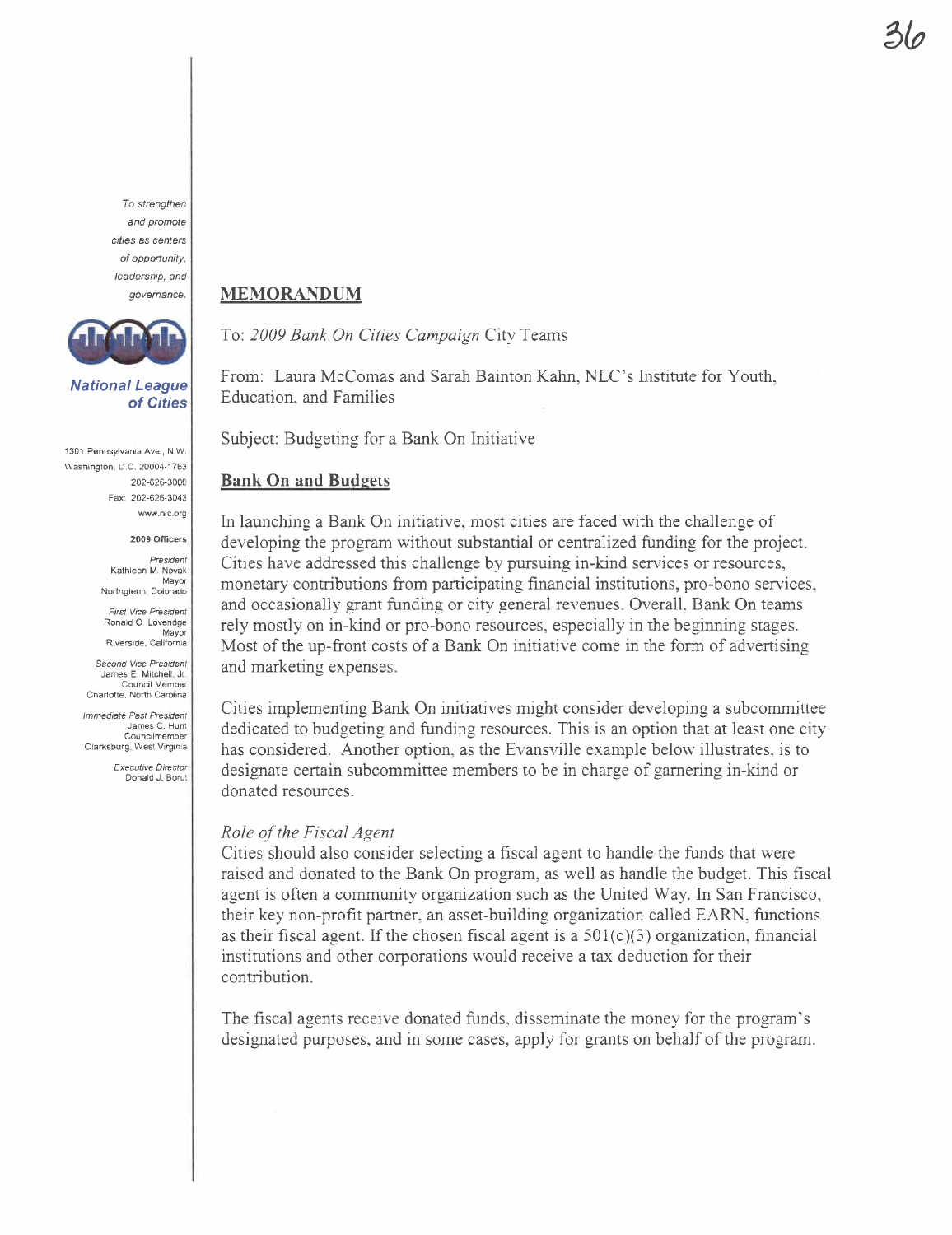Some fiscal agents may request or require a fee for their services. Seattle's fiscal agent, the Seattle Foundation, receives 5 percent of the donations to cover the cost of their work. However, Houston's fiscal agent, Covenant Community Capital Corp., does not charge a fee.

### Budget Profiles

Below are a few "budget profiles" drawn from the experiences of several of the Bank On Cities Campaign faculty cities.

### Evansvile, IN

- Total advertising budget: \$20,000, budgeted for 2009-2010 o This included reserve funds for future printings and additional advertising.
- · Financial institution contribution: Requested \$300 per financial institution branch in the county
- Fiscal agent for funds: United Way of Southwestern Indiana
- In-kind/Pro-bono: Utilized creative services for logo design; TV appearances, radio interviews/mentions and newspaper articles; development of public service anouncements (PSAs)

Evansville's marketing subcommittee developed a basic budget for an advertising/marketing plan. The costs they considered in formulating the budget were: type and quantity of advertising items needed for financial institutions and non-profit organizations to distribute (i.e. brochures, window clings, etc.), bids for production, appropriate contributions from financial institutions, and other advertising outlets (i.e. TV ads, bus ads, etc.).

The marketing subcommittee also created a public relations team, which secured TV appearances, radio interviews / mentions and newspaper articles for no cost. The local public broadcasting TV station donated air time to develop a public service announcement for Bank On Evansville. Therefore, no fuds were secured for radio, print or TV in the first year.

Examples of marketing material:

- $\checkmark$  Buck slips: 20,000
- $\checkmark$  Window clings: 200
- $\checkmark$  Foam core posters: 100
- $\checkmark$  Customer tri-fold brochures: 2,500/5,000
- $\checkmark$  Billboard posters: 5
- $\checkmark$  Bus sides: 10 (\$60 each)
- $\checkmark$  Bus shelters: 12 (\$105 each)

Seattle, WA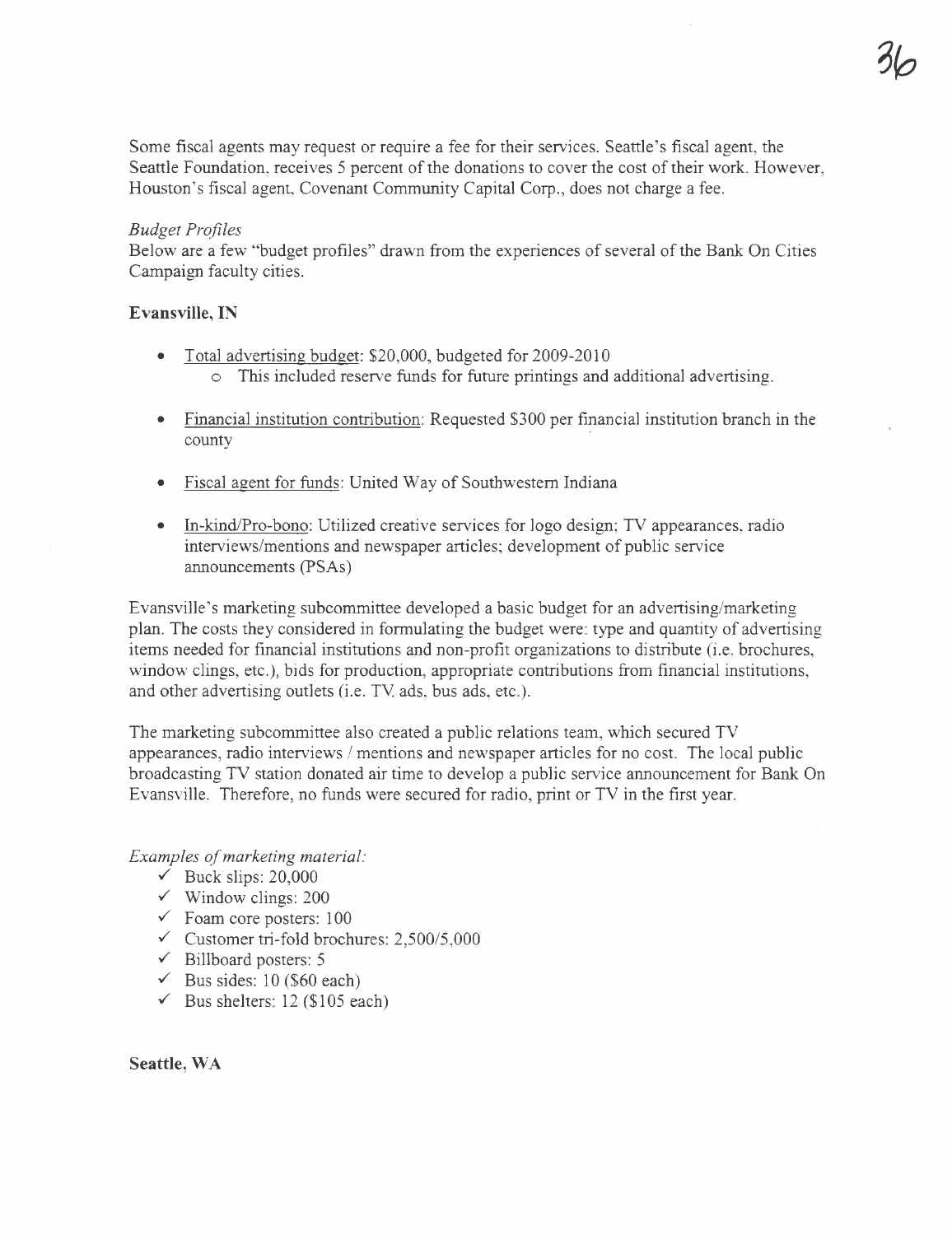- Total advertising budget: \$175,000, budgeted for late September 2008 through December 2010
	- $\circ$  This mirrors the time frame required for initial commitment from participating financial institutions.
- Financial institution contribution: Developed a detailed bank contribution plan involving an initial contrbution from each financial institution, followed by an additional amount based on a per-branch plan (see attached)
- Fiscal agent for ad funds: The Seattle Foundation
- . In-kIndlPro-bono: Staffing, the creation of marketing materials, website work, reducedrate bus advertising, public relations assistance, printing of marketing materials

Seattle does not have a formal budget for the program and addresses Bank On costs largely through in-kind resources. The City and the Seattle-King County Asset Building Collaborative provide stafftime for the initiative out of their existing budgets.

The Seattle team has raised \$175,000 in financial institution contrbutions that is used solely for outreach, advertising, and promotion of the Bank On program.

### Houston, TX

- Total advertising budget:  $$123,000$ ; no specific time frame for the budget, began spending the funds in December 2008
- . Financial institution contrbution: No required contribution plan; large banks were encouraged to contribute \$25,000
- Fiscal agent for ad funds: Community Capital Corporation
- . In-kIndlPro-bono: TV time on Comcast Cable and two Hispanic stations; billboard space; services from a communications firm in designing the marketing campaign

Houston's Bank On program also does not operate with a formal budget. Staff time for Bank On is an in-kind donation from the city, which has also covered various miscellaneous expenses such as postage costs.

Leaders of the initiative have crafted their marketing campaign based on the amount of money they were able to raise from participating financial institutions. So far, Houston has raised \$123,000 and has spent approximately \$118,000 on marketing. \$100,000 was used for TV advertisements, and the remainder paid for printing water bill inserts and program/financial literacy cards.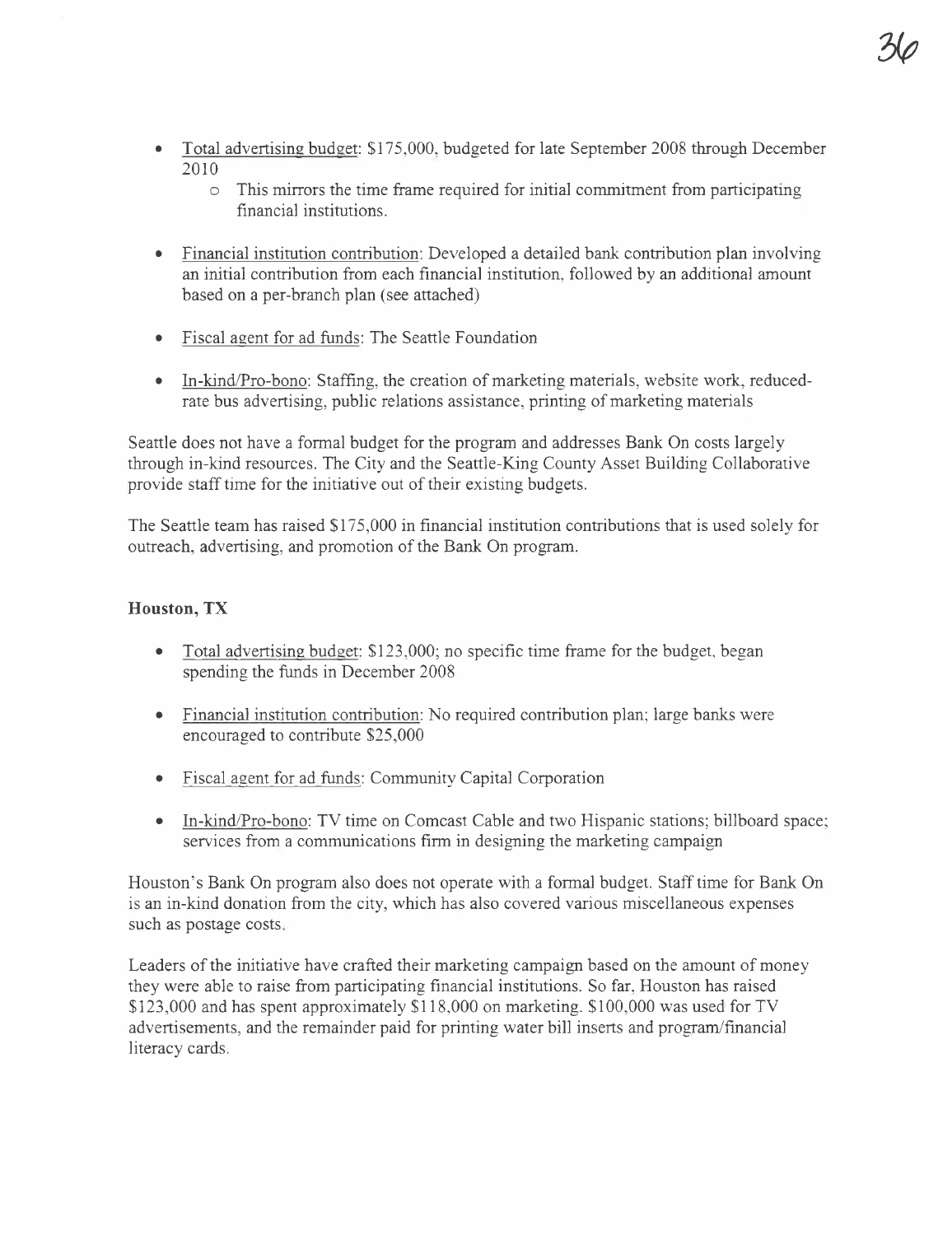## San Antonio, TX

San Antonio has derived most of their Bank On budget through in-kind services from participating partners. The city has not yet formally launched the program and so has not nailed down specific budget details.

Leaders of the initiative anticipate the largest costs for the program will come from marketing efforts, training financial institution and non-profit staff, and administrative costs. The United Way is serving as a resource co-coordinator and has covered some minor programmatic costs, such as postage for mailings.

# San Francisco, CA

EARN serves as Bank on San Francisco's fiscal agent, and through this role they receive all grants and process all payments, and provide monthly statements. For sustaining their program, San Francisco estimates that about \$20k per year will be necessary for printing and production costs.

San Francisco advises that they have found that some of the marketing "must haves" when on a budget include:

- $\bullet$  Coupons/buck slips
- . Brochures
- . Window clings for the banks
- . Billboards
- . Bus advertisements
- . Newspaper articles and advertisements
- . Mailing using existing city resources such as utility mailings and school mailings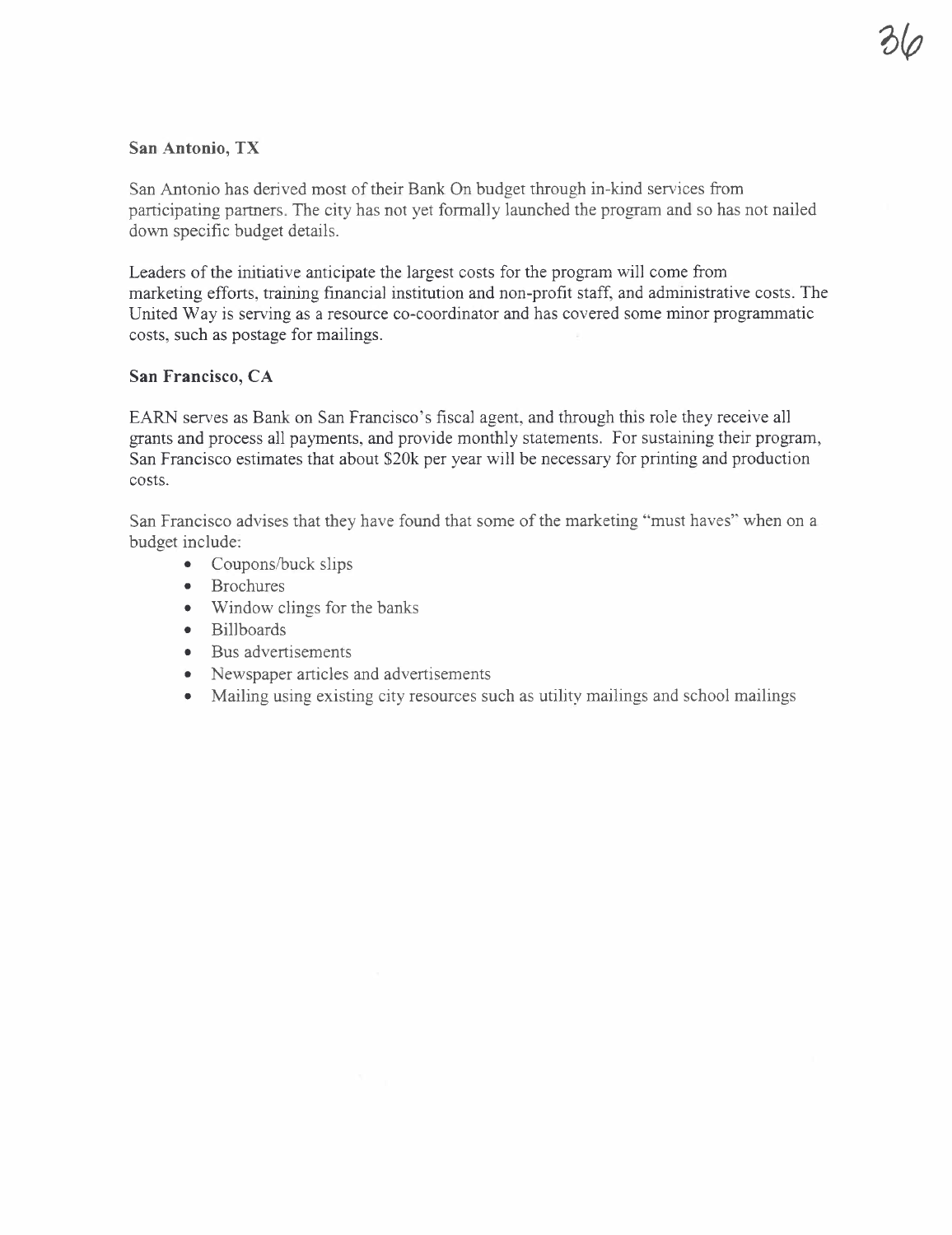

# $\equiv$  BANK ON  $\equiv$ **SAN FRANCISCO**

# EVERYONE IS WELCOME

Bank on San Francisco An initative to bring all residents into the financial mainstream By Anne Stuhldreher Fellow, New America Foundation

# INTRODUCTION

On December 2, 2005, San Francisco Mayor Gavin Newsom and City Treasurer José Cisneros invited the presidents of the city's financial institutions to a breakfast at the Federal Reserve Bank of San Francisco. Their purpose was to challenge the financial institution leaders to launch an unprecedented initiative called Bank on San Francisco. The goal would be to bring 10,000 of the city's estimated 50,000 "wi-banked" individuals into the financial mainstream by helping them to open low-cost starter accounts. The Treasurer and Mayor urged the bank presidents to see the un-banked as an un-tapped market, one that could be served profitably to benefit their bottom line, individuals, and the San Francisco community.

In September 2006 San Francisco launched Bank on San Francisco. San Francisco is the first city in the country to launch a comprehensive initiative to bring its "un-banked" residents into the financial mainstream. This case study describes why and how Bank on San Francisco was started. It is written for individuals in other cities who may be considering similar initiatives.

### WHAT IS BANK ON SAN FRANCISCO?

Bank on San Francisco is a collaborative effort to bring 10,000 of the City's estimated 50,000 un-banked individuals into the financial mainstream. The Mayor's Office and the Treasurer's Office of the City and County of San Francisco, the Federal Reserve Bank of San Francisco, local non-profit EARN (Earned Assets Resource Network), and the city's financial institutions vvorked together to:

1) Increase the supply of starter account products that work for the low-income un-banked market by developing baseline product criteria that must be offered by all participating financial institutions

2) Raise awareness amongst un-banked consumers about the benefits of account ownership and spur them to open accounts '?1ø

- 3) Make quality money management education more easily available to low-income San Franciscans
- 4) Clamp dovm on the proliferation of check cashers and payday lenders
- 5) Raise city-wide awareness of the un-banked problem and potential solutions

### WHY DID CITY LEADERS DECIDE TO START BANK ON SAN FRANCISCO?

Like most cities, San Francisco is a city of two different financial services systems. In one, people may choose from a variety of institutions to safely save and access their income, obtain loans to buy homes and build businesses, and create financial stability and prosperity. But for many San Franciscans, there are seemingly insurmountable obstacles to accessing this system. So they turn to the other, comprised of check cashers, payday loan providers, pawn shops, auto title lenders, and rent-to-own stores. These alternative providers charge high fees and can mire individuals in a cycle of debt-even if they work hard and earn a paycheck week after week. Individuals are hardpressed to build savings and assets if they rely on check cashers to conduct their financial lives.

This problem is not unique to San Francisco. In fact, one in four Californians-and an estimated 22 million Americans-are "un-banked," meaning they lack access to a basic checking or savings account.



McCann Worldwide developed advertisements like these for Bank on San Francisco.